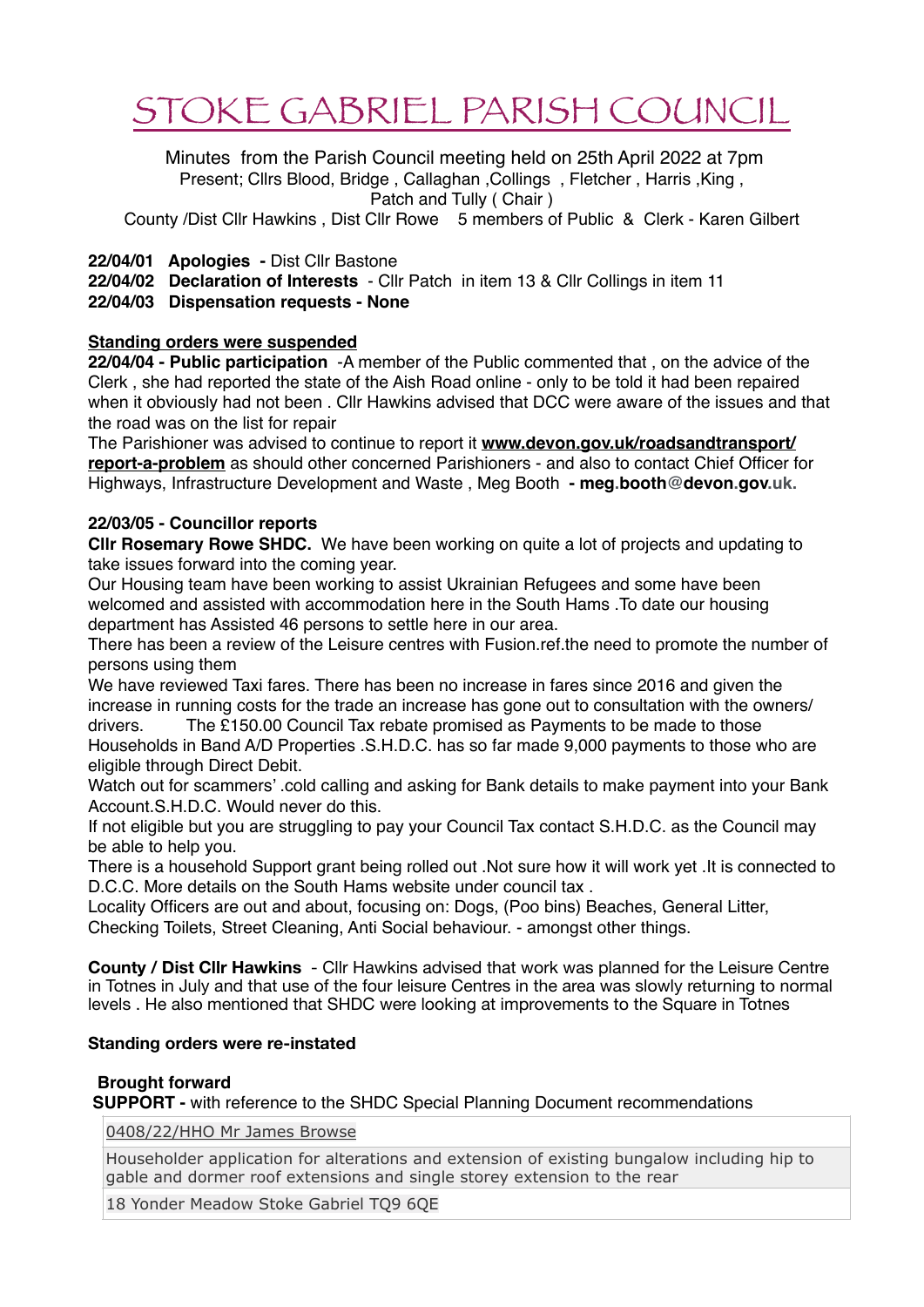# **22/04/06- Minutes from previous meetings**

The Minutes from the Stoke Gabriel Parish Council meeting held on 28th March 2022 were signed as a correct record..

## **22/04/07 - Highways**

It was **NOTED** that PCSO Meakin and Rebecca Chamberlain , Community Speed Watch Administrator , Devon and Cornwall Speed Watch would be visiting the Parish to assess traffic speed conditions

It was **AGREED** that Cllr Bridge would arrange to meet them when they visit

#### **22/04/08 Finance -**

**a)** Cheques approved by all

## **b) to receive an update of on Scoble projects in hand - sculpture and map -** IN HAND

| 25/4/22 | Karen Gilbert   | Sal/exp   | 115.68 |       | 115.68 Clerk's expenses + net o/t         |
|---------|-----------------|-----------|--------|-------|-------------------------------------------|
| 25/4/22 | <b>HMRC</b>     | Sal/empni | 77.01  |       | 77.01 Tax NI / employers NI 04/22         |
| 25/4/22 | <b>HMRC</b>     | 21/22     | 217.80 |       | 217.80 Tax NI / employers 12/21 - 03/22   |
| 25/4/22 | Devon ALC       | Subs      | 308.00 | 40.19 | 348.19 Subs 22/23                         |
| 25/4/22 | Devon ALC       | Training  | 30.00  | 6.00  | 36.00 Training - Harris                   |
| 25/4/22 | Alan Wood       | Scoble    | 500.00 |       | 500.00 Materials - Orchard fence - Scoble |
| 25/4/22 | Karen Gilbert   | Sal       | 257.52 |       | 257.52 Balance os Salary 04/22            |
|         |                 |           |        |       |                                           |
|         | <b>TOILETS</b>  |           |        |       |                                           |
| 25/4/22 | <b>Skivvies</b> |           | 221.00 |       | 221.00 Cleaning March 2022                |

## **c) To consider whether to allocate Legacy Monies to the creation of a ramp at Hoyle Copse and if so , specify amount to be earmarked**

It was **AGREED t**hat more detail regarding potential cost should be obtained before this matter was further discussed

## **d) To receive a breakdown of Scoble legacy spend / earmarked to date**

Cllr Harris had produced a spreadsheet showing a breakdown of spent / earmarked items to be funded from the Scoble Legacy

It was **NOTED** that the Clerk still awaited from Cllr King original documentation / specs / costings regarding the map and the noticeboard together with details of additional costs envisaged

## **22/04/09- Clerk's report**

#### **a) To finalise the format of the Annual Parish Meeting on scheduled for 9th May 2022**  It was **NOTED** that the proposed speakers were not in a position to attend on 9/5

It was **AGREED** to change the date to 23rd May 2022 at 6pm before the Annual Parish Council meeting

**ACTION ; CLERK TO CHANGE DATE FOR VILLAGE HALL BOOKING ACTION ; CLLR HARRIS TO APPROACH DEVON AIR AMBULANCE TO SPEAK** 

#### **b) To receive details of gazebos ie value & number and to agree that repairs are to be funded by Parish Council**

The Clerk expressed an urgent need complete the Gazebo lending Policy . Cllr Tully **AGREED** to obtain the necessary details from the Parishioner who deals with this and advise the Clerk accordingly

## **ACTION : CLLT TULLY TO UPDATE CLERK**

It was **NOTED** that the baskets had been ordered and that there was a need to extend the irrigation scheme to incorporate more baskets

Cllr Rowe kindly agreed to grant the sum of £250 towards this cost

**ACTION ; CLERK TO APPLY FOR GRANT FUNDING**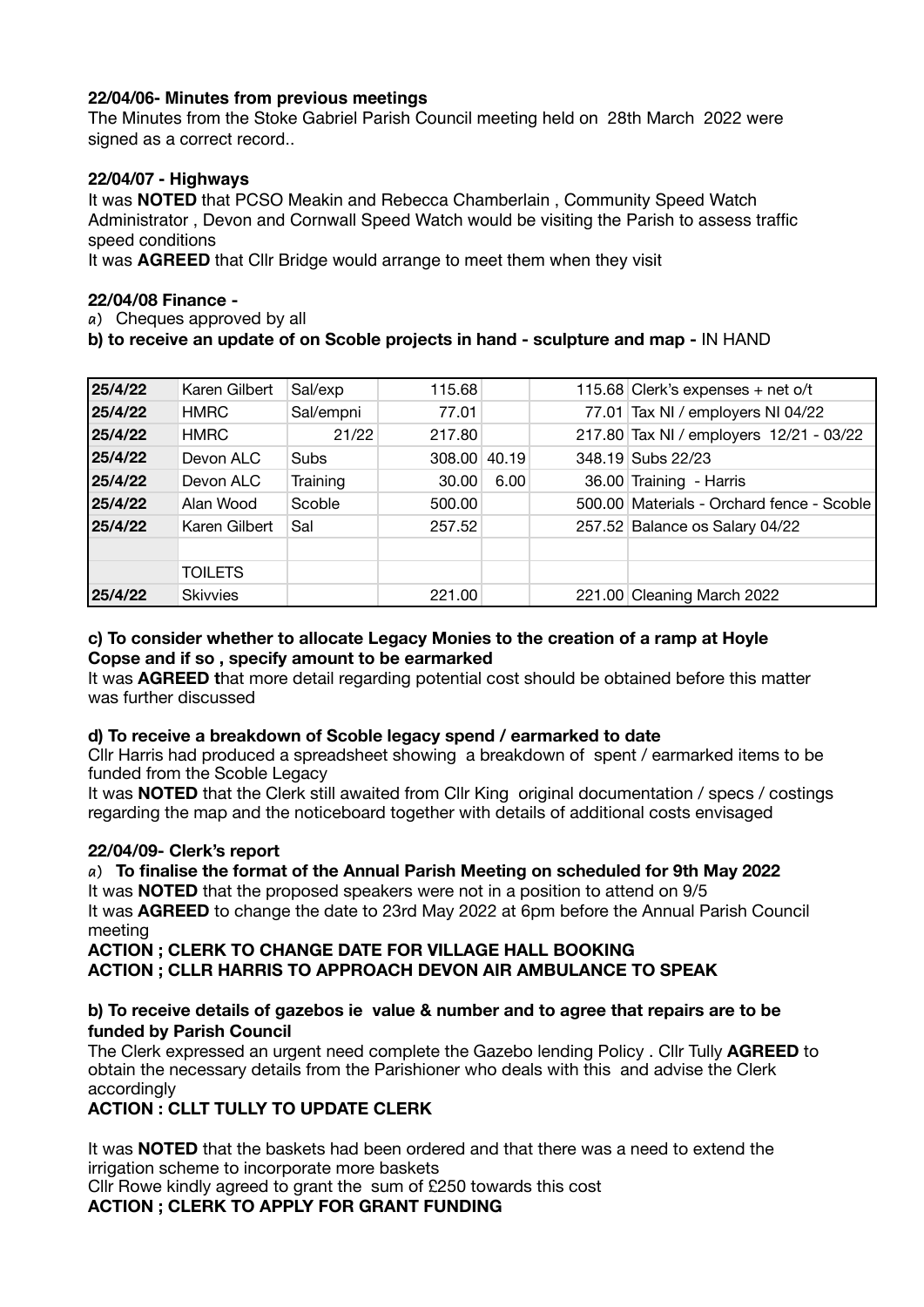# **22/04/10 To receive any updates - Community Building**

The Clerk advised she had contacted the 106 Officer at SHDC who confirmed he had not received any Communication from Cavanna. He agreed to chase the Builder to obtain a Completion Notice - the document which is served on the Parish Council to instigate the Offer process which in turn begins the decision making process

The Clerk also commented that quotes need to be obtained for any professional services to assist win the decision making process

Cllr Harris preferred to wait until the completion notice was served before progressing

## **Cllr Collings left the room**

#### **22/04/11. War memorial - To receive any quotes for repairs**

Cllr Collings had supplied a spec for the works required

The Clerk had attempted to obtain 3 quotes for the works but had received only one quote It was **RESOLVED** to accept the quote for £1140 from P V Collings for the cleaning and repair of the War Memorial - hopefully before the Jubilee weekend

# **Cllr Collings returned to the Meeting**

#### **22/04/12 Jubilee**

**a) To receive a report from working party meeting -** A verbal report was given

**b) to receive and approve any expenditure from Parish Council ( Budget £2500 total )** 

It was **NOTED** that no estimates / paperwork were to hand for approval **ALL IN AGREEMENT** 

| The following Items were suggested - ALL IN AGR |               |
|-------------------------------------------------|---------------|
| Jubilee mugs - 250                              | £868.50 + VAT |
| Printing                                        | £227.50       |
| <b>Fireworks</b>                                | £500.00       |
| Band for evening                                | £250.00       |
| Prizes for games                                | £100.00       |
|                                                 |               |

## **22/04/13 Community Farm on PC owned land**

**a) To receive a report from Cllr Patch -** Cllr Patch advised that the pre app had been put in under the name of the Parish Council and she had been given a response period up to 2/6/22 by SHDC Planning dept . The Clerk asked for copies of the application to the Council's files

**b) To consider Parishioner comments re consultation**

It was AGREED that any such consultation could wait until the outcome of the pre-app was known - as any unfavourable SHDC comments may result in the project stalling

## **22/04/14 - Planning matters**

[0712/22/HHO Mr Paul Webber - Paul Webber Carpentry and Joinery](http://apps.southhams.gov.uk/PlanningSearchMVC/Home/Details/220712)

Householder application for extension of already situated raised decking

4 Vicarage Grove Stoke Gabriel TQ9 6QR. - **SUPPORT**

[1219/22/FUL Mrs J L Moon](http://apps.southhams.gov.uk/PlanningSearchMVC/Home/Details/221219)

Use of track and visibility improvements to serve winery and cafe

Lower Well Farm Stoke Gabriel TQ9 6RL

#### **NO OBJECTION IN PRINCIPLE - HOWEVER CONSIDERATION SHOULD BE GIVEN TO THE INCREASE IN TRAFFIC MOVEMENTS/ EFFECT ON PROPOSED SINGLE TRACK IF APPLICANT'S VISITOR NUMBER EXPECTATIONS ARE REACHED**